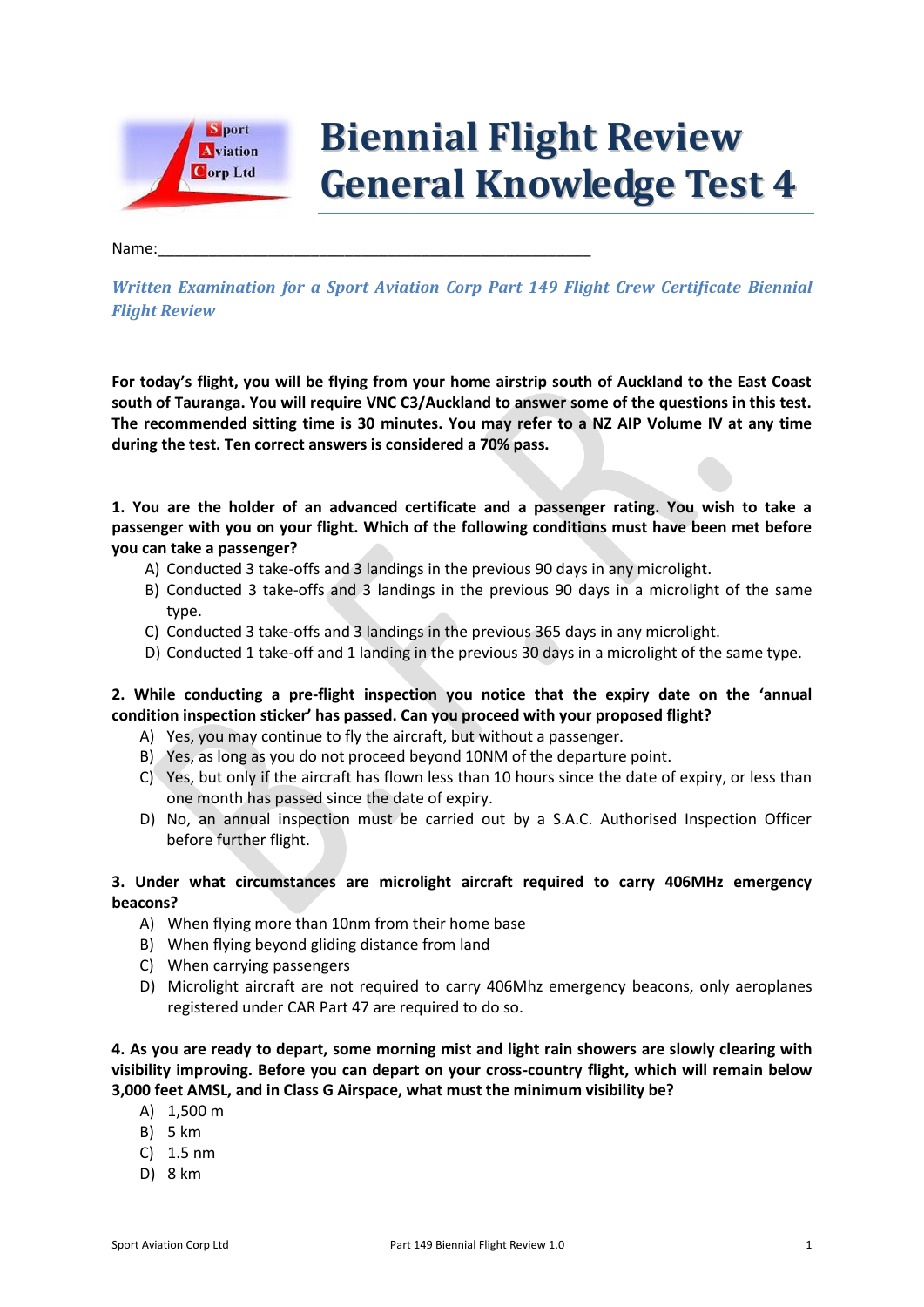**You check on an Internet Flight Planning website to get the latest weather information from an airport nearby and the following report is generated for you…**

```
METAR NZYZ 202130Z AUTO VRB04KT 10KMNDV –SHRA SCT008/// BKN010/// 
10/09 Q1012=
TAF NZYZ 202000Z 2020/2108
18008KT 15KM –SHRA BKN035
BECMG 2103/2105 6000 RADZ BKN020
2000FT WIND 20015KT
```
## **5. At what time was the latest METAR weather report issued? (New Zealand is on daylight saving time at present)**

- A) 9:30pm in New Zealand, on the  $20<sup>th</sup>$  day of the month
- B) 9:30am in New Zealand, on the  $21^{st}$  day of the month
- C) 10:30am in New Zealand, on the  $21<sup>st</sup>$  day of the month
- D) 9:21am in New Zealand, on the  $31<sup>st</sup>$  day of the month

### **6. What is the current visibility situation at NZYZ?**

- A) 10km, and there are no directional variations to this
- B) 10km, the weather station cannot detect any directional variations
- C) 15km, in light rain showers
- D) There was no detected visibility, but the last known visibility was 10km

### **7. What is the wind forecast to become later in the day at NZYZ?**

- A) Variable, at 4 knots
- B) 180° Magnetic, at 8 knots
- C) 180° True, at 8 knots
- D) 008° True, at 18 knots

**8. You will be taking off on a grass runway, with the grass quite long and quite damp from the morning rain showers. You will be returning here later in the day too. How will your takeoff and landing performance be affected today?**

- A) You will require less runway for both take off and landing today
- B) You will require more runway for take off, but less runway for landing today
- C) You will require more runway for both take off and landing today
- D) There will not be any noticeable change in take off or landing performance

## **9. Because of the short runway, you are a bit concerned about your aircraft performance and want to make sure it is not loaded overweight. Do a calculation based on the amount of fuel you need for the journey to see if you can take any luggage…**

| Aircraft Empty Weight            | 320 <sub>kg</sub>      |
|----------------------------------|------------------------|
| Maximum All Up Weight            | 544kg                  |
| Weight of you and your passenger | 180kg                  |
| Fuel required                    | 50 litres (at sg 0.72) |

- A) You may take 8kg of luggage
- B) You may take 18kg of luggage
- C) Aircraft will be too heavy by 6kg
- D) Aircraft will be too heavy by 15kg